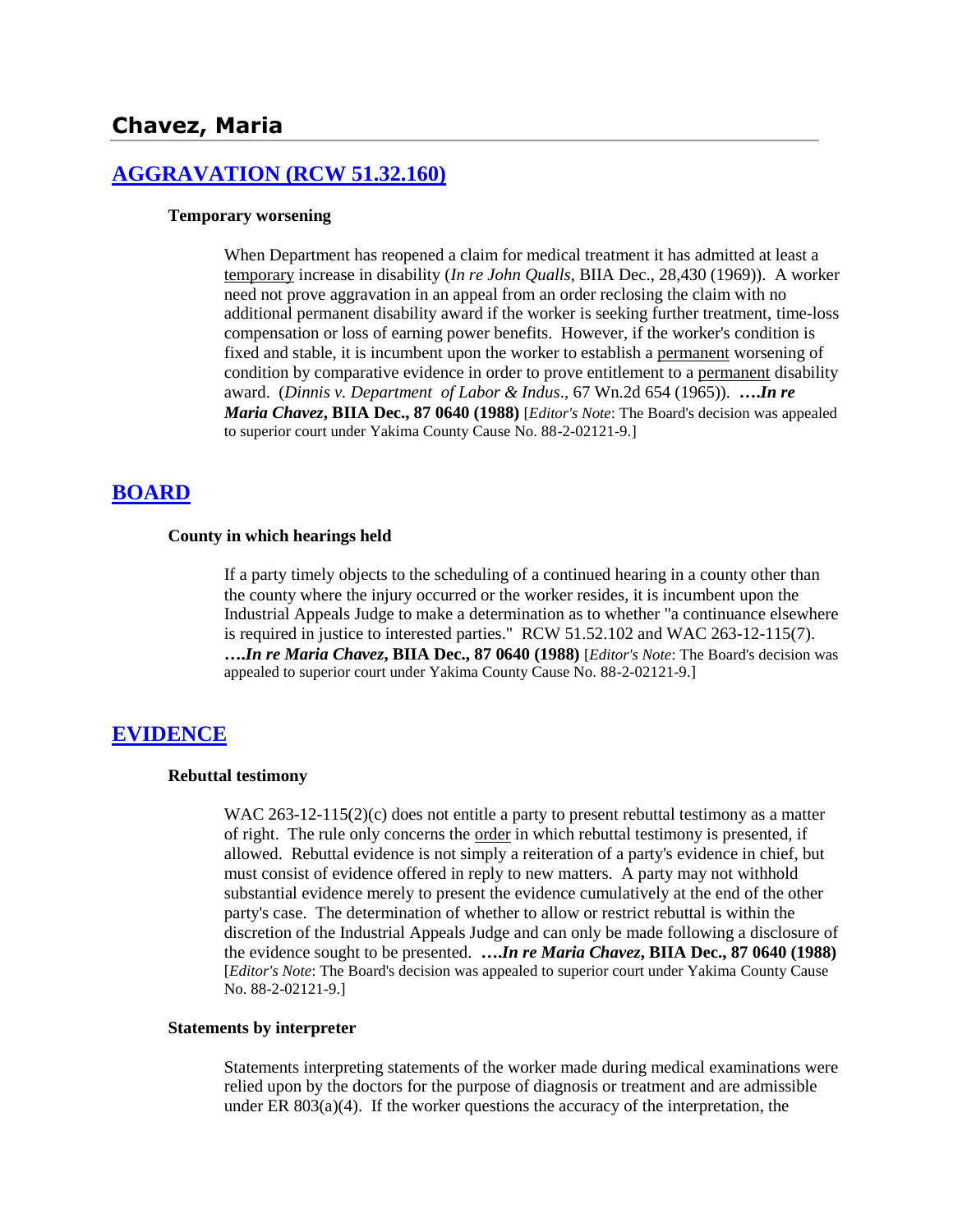burden is on the worker to present evidence to that effect. Such evidence, however, would only bear on the weight to be given the doctors' opinions, and not on their admissibility. **….***In re Maria Chavez***, BIIA Dec., 87 0640 (1988)** [*Editor's Note*: The Board's decision was appealed to superior court under Yakima County Cause No. 88-2-02121-9.]

# **[TIME-LOSS COMPENSATION \(RCW 51.32.090\)](http://www.biia.wa.gov/SDSubjectIndex.html#TIME_LOSS_COMPENSATION)**

## **Entitlement beyond date condition becomes fixed**

A worker's condition is not legally fixed until the Department first issues an order which classifies the worker's condition as fixed and permanent. No time-loss compensation or loss of earning power payments are payable beyond that date unless the medical evidence establishes that the worker's condition was not fixed at that time (following *In re Douglas Weston*, BIIA Dec., 86 1645 (1987)). **….***In re Maria Chavez***, BIIA Dec., 87 0640 (1988)** [*Editor's Note*: The Board's decision was appealed to superior court under Yakima County Cause No. 88-2-02121-9.]

Scroll down for order.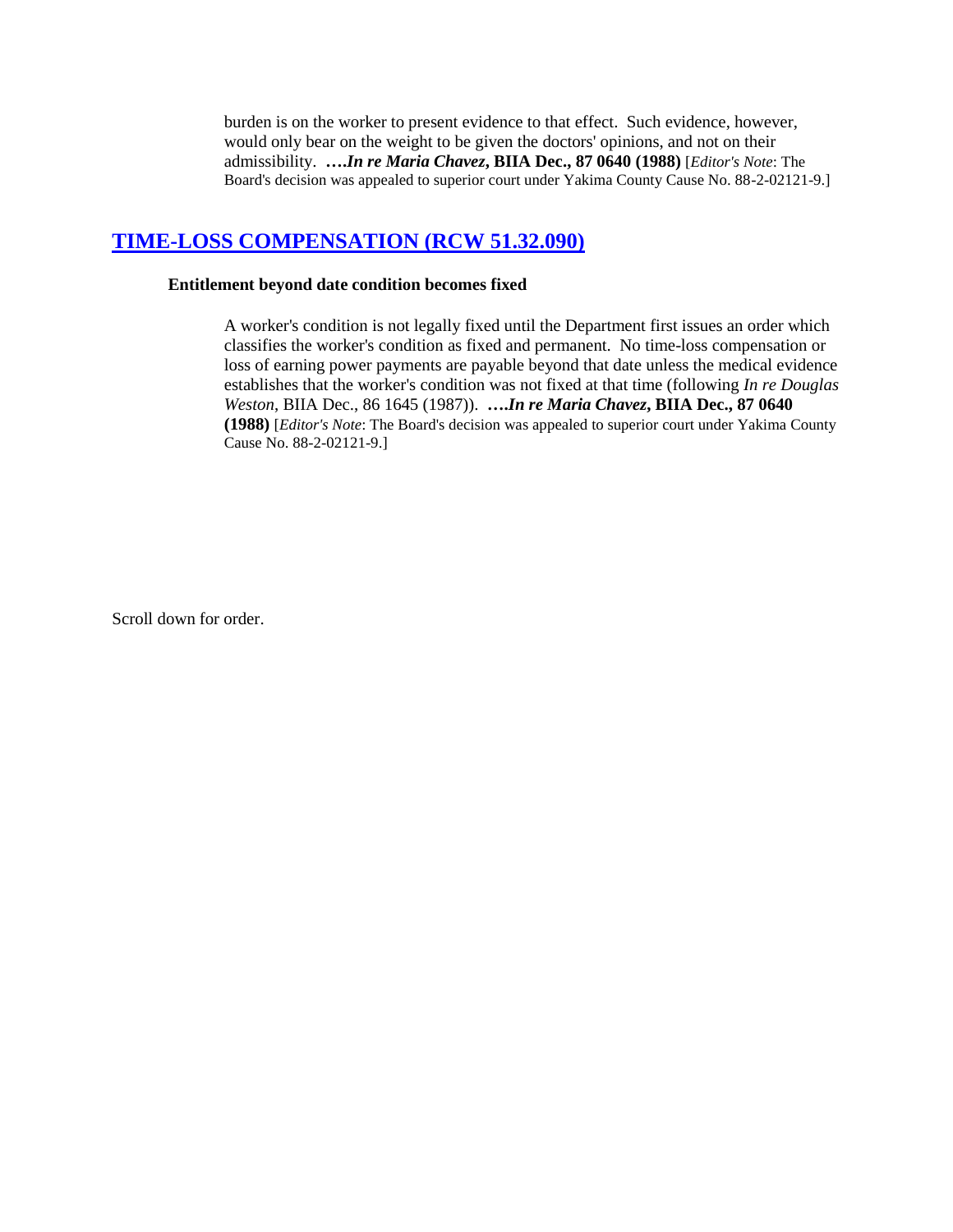# **BEFORE THE BOARD OF INDUSTRIAL INSURANCE APPEALS STATE OF WASHINGTON**

**)**

**IN RE: MARIA CHAVEZ ) DOCKET NO. 87 0640**

**CLAIM NO. J-292769 ) DECISION AND ORDER**

APPEARANCES:

Claimant, Maria Chavez, by Carlos Barr

Employer, R. E. Redman & Sons, Inc., by Carol Redman

Department of Labor and Industries, by The Attorney General, per A. Craig McDonald and Lani-Kai Swanhart, Assistants

This is an appeal filed by the claimant, Maria Chavez, on February 19, 1987 from an order of the Department of Labor and Industries dated December 8, 1986. This order adhered to the provisions of a prior order dated October 25, 1985 which closed the claim with no award for permanent partial disability. **REVERSED AND REMANDED**.

# **DECISION**

Pursuant to RCW 51.52.104 and RCW 51.52.106, this matter is before the Board for review and decision on a timely Petition for Review filed by the claimant to a Proposed Decision and Order issued on May 9, 1988 in which the order of the Department dated December 8, 1986 was reversed and the claim remanded to the Department with direction to pay time-loss compensation to the claimant for the period June 15, 1985 through February 24, 1986, make no award for permanent partial disability, pay none of the medical costs incurred by the claimant subsequent to October 25, 1985 which are alleged to be the result of her industrial injury, and thereupon close the claim.

In the Petition for Review, counsel for the claimant raises a host of procedural and evidentiary objections. We find no merit in any of these objections. Nevertheless, while we would prefer to move directly to a discussion of the substantive merits of this appeal, we will address a few of the evidentiary and procedural objections specifically.

The claimant contends that it was error for the Industrial Appeals Judge to conclude that this was a claim for aggravation of condition rather than an appeal from an original claim closure. Her argument in this regard is predicated on the allegation that the Department's original closing order of October 17, 1983 was not meaningfully communicated to her. This allegation was first raised in the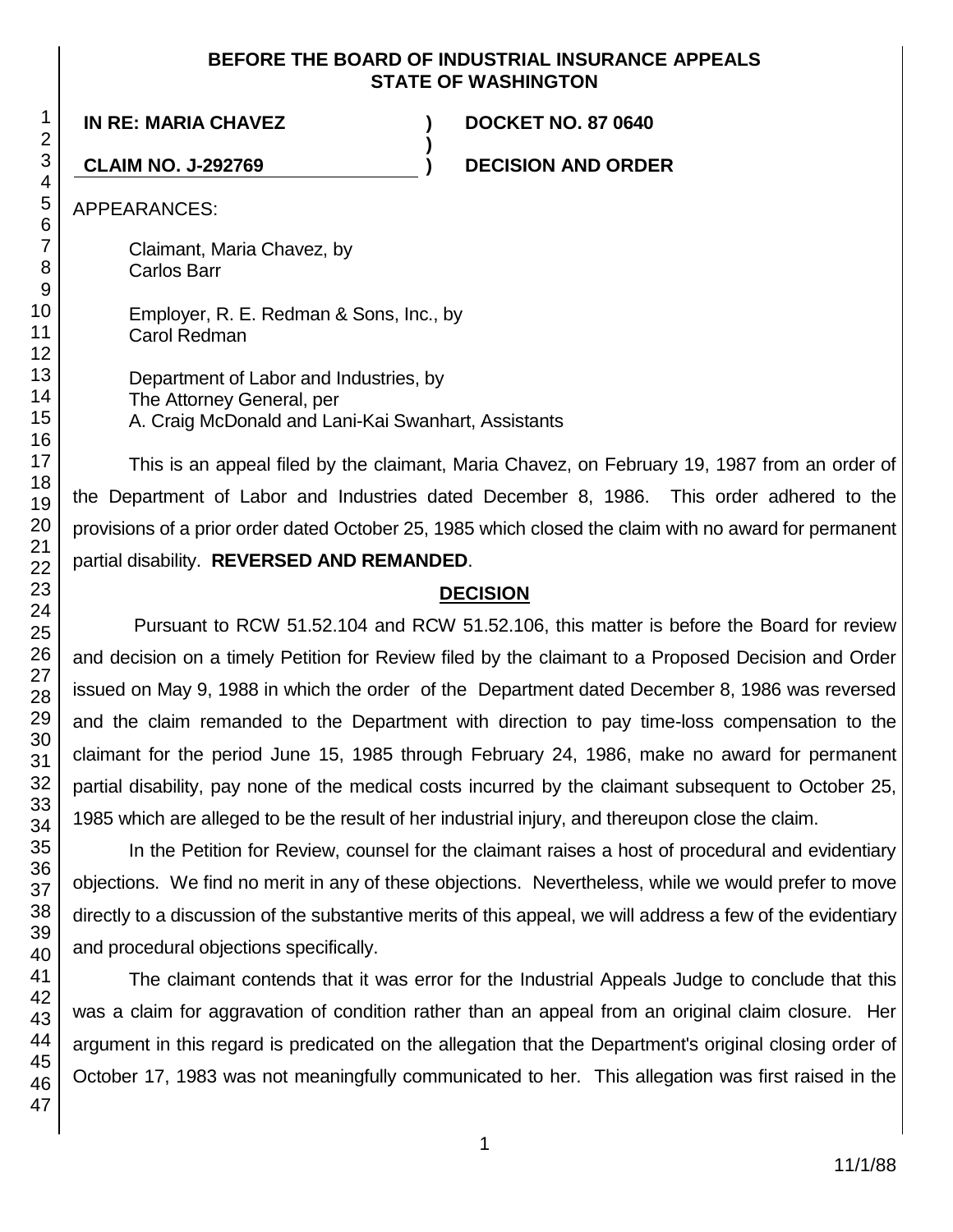Petition for Review. Furthermore, her attorney stipulated to the jurisdictional facts as contained in Exhibit 1. Any contention that the order of October 17, 1983 was not communicated to the claimant should have been raised before that stipulation was entered into. We see no reason to set aside the stipulation at this time and we find that, at least with respect to any permanent conditions, this case presents an issue of aggravation of the type described by the decision of the Supreme Court in Dinnis v. Department of Labor and Industries, 67 Wn.2d 654 (1965).

The claimant also takes exception in her Petition for Review to the granting of the Department's motion for the exclusion of witnesses at the October 19, 1987 hearing. The claimant's attorney maintains that such a procedure reduces the proceedings to those of the "star chamber." We would first note that counsel for the claimant failed to articulate an objection to the exclusion of the witnesses at the time the motion was made. Furthermore, the exclusion of witnesses is a practice which is expressly permitted under Evidence Rule 615.

The claimant also takes exception to the presentation of the testimony of Harold O. Smith, M.D. in Seattle, Washington on November 2, 1987. She contends that the Industrial Appeals Judge lacked authority to hold a hearing in King County. It is her position that all hearings were required to be held in Yakima County, where the injury occurred and where she resides.

We would first note that the claimant did not raise her objection to the scheduling of Dr. Smith's testimony in Seattle until October 13, 1987. This was a full six months after the claimant's attorney was notified that the Department wished to present the testimony of a physician in Seattle. If a party objects to the scheduling of a continued hearing in a county other than the county where the injury occurred or where the claimant resides, we do believe that it is incumbent upon our Industrial Appeals Judges to make a determination as to whether "a continuance elsewhere is required in justice to interested parties". RCW 51.52.102. By the same token, we expect a party aggrieved by the scheduling of a hearing in another county to make a timely objection. We will not allow a party to frustrate the scheduling process by withholding such an objection until after another party has scheduled the testimony of its expert witness. Under the circumstances, we believe that the scheduling of Dr. Smith's testimony in King County was permissible under RCW 51.52.102 and WAC 263-12-115(7), for the reason that Dr. Smith resided in the Seattle-Tacoma area.

The claimant also objects to the testimony of Dr. Smith and Dr. Thomas C. Grow, on the grounds that their testimony is based on hearsay because they relied on an interpreter to relate to them what the claimant was saying at the time of their respective examinations. This objection is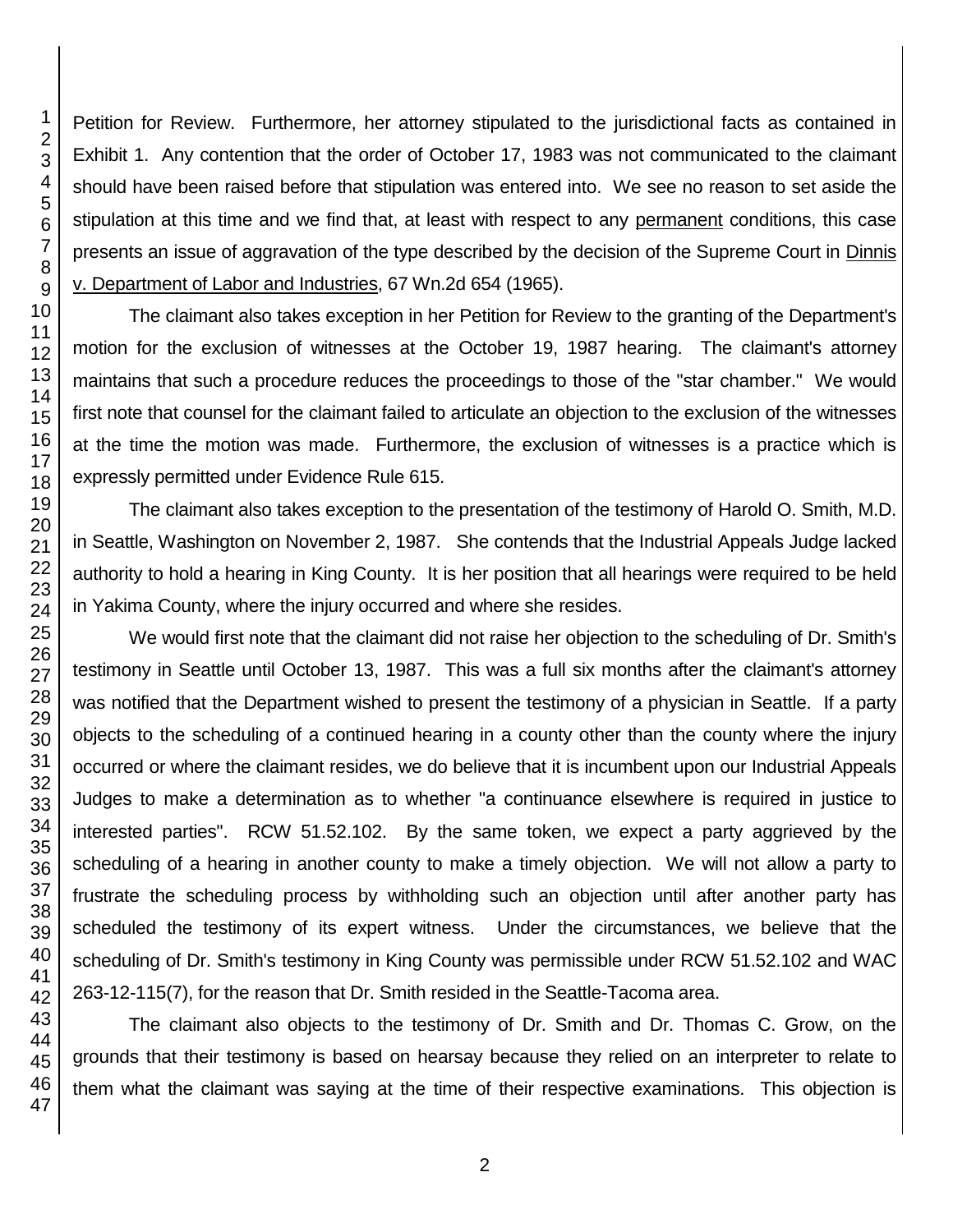unfounded. Whether statements of the claimant or statements interpreting statements of the claimant, the statements were relied upon by the doctors for the purpose of diagnosis or treatment. See ER 803(a)(4). We believe that if the claimant questioned the accuracy of the interpretation, the burden was on her to present evidence to that effect. Any such evidence, however, would only have a bearing on the weight to be given the doctor's opinions, and not on the admissibility of such opinions.

The final evidentiary objection of the claimant which we will specifically consider concerns the issue of rebuttal testimony. It is the claimant's contention that our Industrial Appeals Judge improperly burdened her right to rebuttal by requiring prior disclosure of and discovery of the points of rebuttal. The claimant suggests that WAC 263-12-115(2)(c) stands for the proposition that she is entitled to rebuttal as a matter of right. This is not the case. The aforementioned rule only concerns the order in which rebuttal testimony is presented, if allowed. Rebuttal evidence is not simply a reiteration of a party's evidence in chief, but must consist of evidence offered in reply to new matters. The claimant is not allowed to withhold substantial evidence supporting her claim merely to present the evidence cumulatively at the end of the Department's case. See W.E. Roche Fruit Company v. Northern Pacific Railway, 184 Wash. 695 (1935). Allowing or restricting rebuttal is a matter within the discretion of the Industrial Appeals Judge. A determination of the need or right to present rebuttal testimony can only be made following a disclosure of the evidence sought to be presented. We believe our Industrial Appeals Judge properly restricted and limited the presentation of rebuttal evidence.

Following our review of the other procedural and evidentiary rulings in the record of proceedings, we find that no prejudicial error was committed and said rulings are hereby affirmed.

The issues, as we perceive them, are whether the claimant was in need of medical treatment beyond October 25, 1985; whether she was entitled to time-loss compensation or loss of earning power benefits for any period between November 3, 1984 and December 8, 1986; whether her conditions causally related to the industrial injury of July 22, 1983 were fixed and stable as of December 8, 1986; and whether there had been any permanent aggravation of such conditions between October 17, 1983 and December 8, 1986, such that the claimant was entitled to an award for permanent partial disability as of the latter date.

For the purpose of determining the claimant's need for further treatment and eligibility for time-loss compensation or loss of earning power benefits during the aforementioned periods, we believe it was proper for the Industrial Appeals Judge to characterize this case as a "direct appeal" because the Department had reopened the claim for treatment. We believe that by reopening the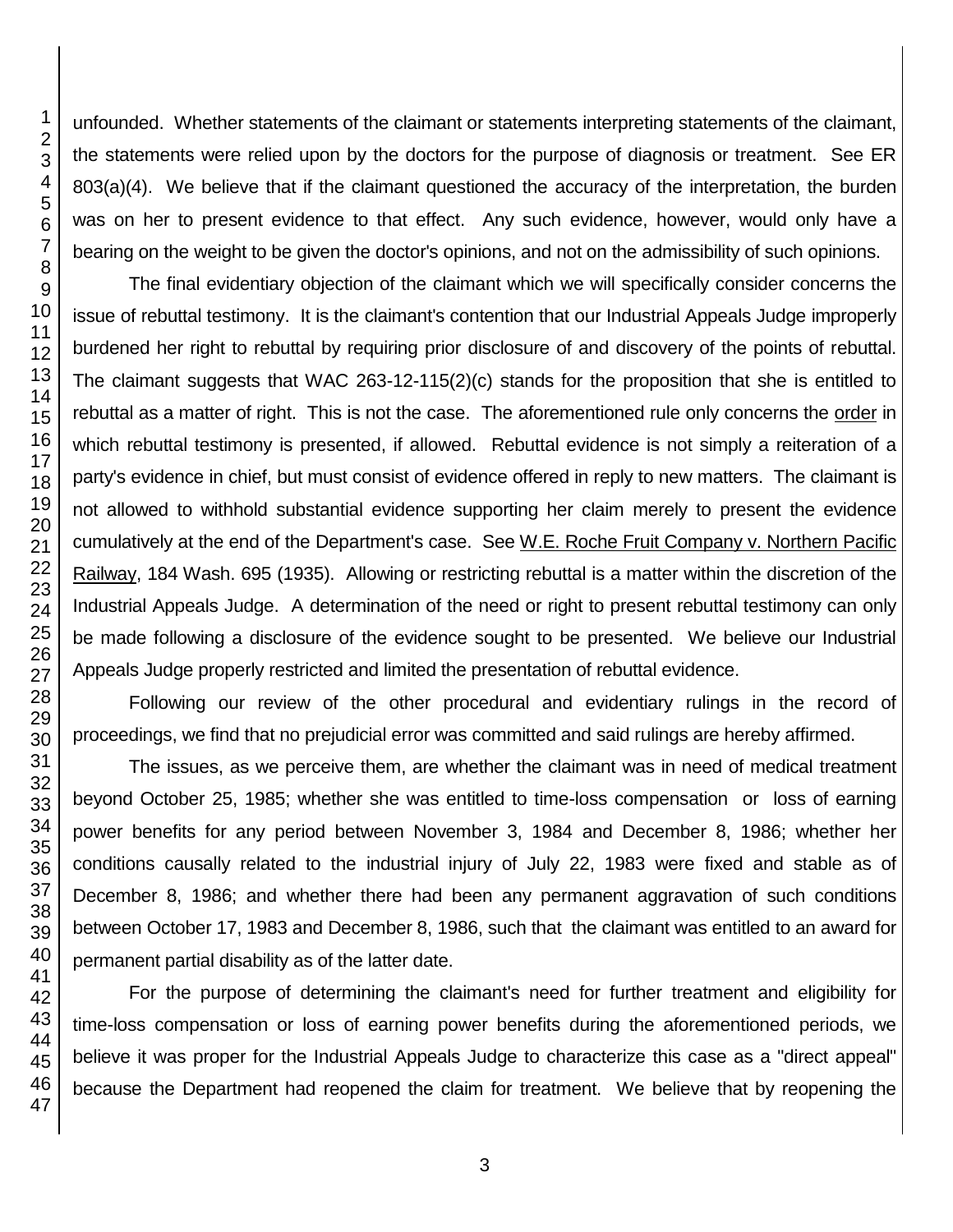claim the Department has admitted that there was at least a temporary increase in disability. See In re John Qualls, BIIA Dec., 28,430 (1969). In such a case we do not believe the claimant is required to present comparative evidence of worsening to establish the need for further treatment, time-loss compensation, or loss of earning power benefits. On the other hand, if it is determined that the claimant's condition is fixed and stable, it is incumbent upon the claimant to establish a permanent worsening of condition by comparative evidence in order to prove entitlement to a permanent disability award. Dinnis v. Department of Labor and Industries, 67 Wn.2d 654 (1965).

No testimony was presented that there was a permanent worsening of the claimant's condition between October 17, 1983 and December 8, 1986. In fact, no testimony was presented that the claimant had any permanent impairment as of December 8, 1986. Furthermore, although Dr. Lincoln Ries originally offered the opinion that the claimant's condition was not fixed and stable as of December 1986 and required further treatment, his opinion was predicated on the assumption that the claimant had not been able to return to work. He agreed on cross examination that had the claimant returned to work full time as of December 1986 that would "probably" change his opinion concerning the fixity of the claimant's condition. Since the evidence is uncontroverted that the claimant returned to continuous employment in October 1986, we must conclude that the claimant has failed to establish a need for further treatment beyond December 8, 1986.

By separating the claimant's proof from her allegations, we believe that the issues can be further narrowed to (1) whether she was entitled to time-loss compensation for the period June 15, 1985 through July 1, 1986 and (2) whether a course of treatment directed by Dr. Livingston during the period November 1985 through May 20, 1986 was medically necessary. Our Industrial Appeals Judge concluded that the claimant's condition was medically fixed as of June 1, 1985, but determined that the claimant was entitled to time-loss compensation for the period June 15, 1985 through February 24, 1986. We granted review because these two findings are legally inconsistent.

Recently, in the case of In re Douglas Weston, BIIA Dec. (Supp.), 86 1645 (1987), we held that a worker's condition is not "legally fixed" until the Department first issues an order which classifies the worker's condition as fixed and permanent. We held that loss of earning power payments could be made through that date, provided the worker was otherwise entitled to such benefits, even though his condition was "medically fixed." However, we noted that if the Department had taken action to close the claim, no loss of earning power benefits could be paid beyond the date of the closing order unless medical evidence established that the workers' condition was not fixed on the date of such order. In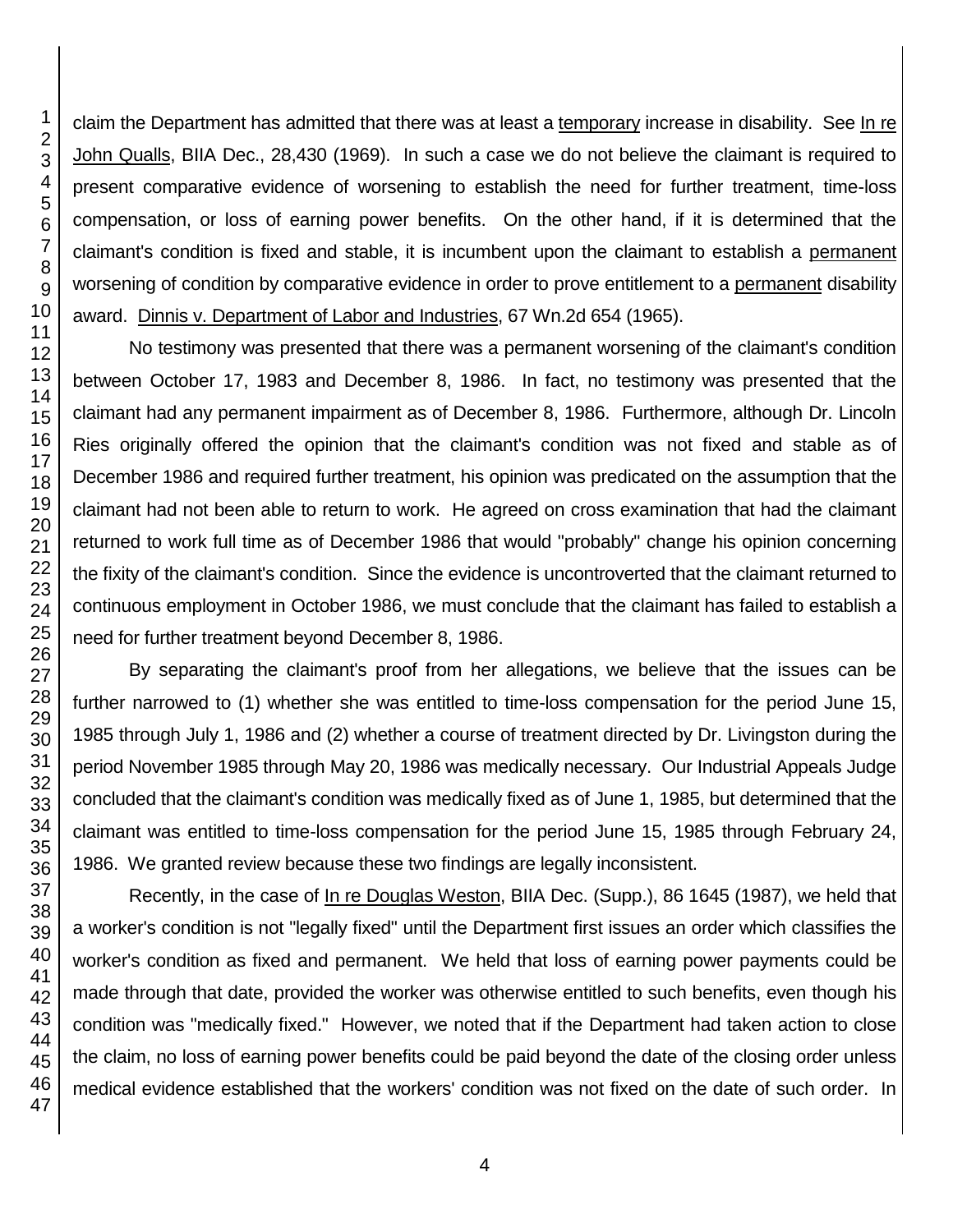the instant case the Department entered an order closing the claim on October 25, 1985. Hence, no time-loss compensation or loss of earning power benefits would be payable beyond that date unless the medical evidence established that the claimant's condition was not fixed at that time.

We disagree with our Industrial Appeals Judge's determination that the claimant's condition was fixed as of June 1, 1985. Although neither Dr. Thomas C. Grow nor Dr. Harold O. Smith support a claim for treatment beyond October 25, 1985, and although Dr. Ries himself never found anything objectively wrong with the claimant other than some spasm and tenderness associated with a healing contusion of the dorsal spine, we are convinced that the physical therapy program and antiinflammatory medications administered by Dr. Livingston from November 1985 through May 1986 were beneficial to the claimant and necessary to restore her to gainful employment. It is true that the claimant had already received physical therapy in September 1985 on the recommendation of Dr. Grow and that perhaps Dr. Livingston's physical therapy program was redundant. On the other hand, the need for such additional physical therapy has been demonstrated by its result. The claimant did return to work shortly after completing the physical therapy program at St. Elizbeth's Hospital. Therefore, we believe the treatment identified in Exhibit 2 was medically necessary and proper to restore the claimant to her pre-injury status. We note that Exhibit 2 also lists medical services and prescriptions obtained prior to October 25, 1985. We see no reason why these should not be paid by the Department as well.

We do, nevertheless, agree with our Industrial Appeals Judge's determination that the claimant was only entitled to time-loss compensation for the period June 15, 1985 through February 24, 1986. In this regard we note that it is only through the testimony of Dr. Ries that the claimant presents even a prima facie case for time-loss compensation. It was his opinion that the claimant was unable to work between June 15, 1985 and July 1, 1986. For a number of reasons, we are unable to accept Dr. Ries's opinion that the claimant was unable to work for that entire period.

First, Dr. Smith was of the opinion that the claimant was capable of employment as of the date of his February 24, 1986 examination. Although Dr. Ries saw the claimant in October 1985, November 1985, and February 1986, he did not see her at any time between March 1986 and July 1986. Furthermore, from his testimony it is clear that Dr. Ries was obviously unaware that the claimant had worked in June 1986 or even that she had returned to full time employment in October 1986. Because of his lack of knowledge of the claimant's condition beyond February 24, 1986 and his ignorance of the claimant's work activity, his testimony concerning her employability is simply not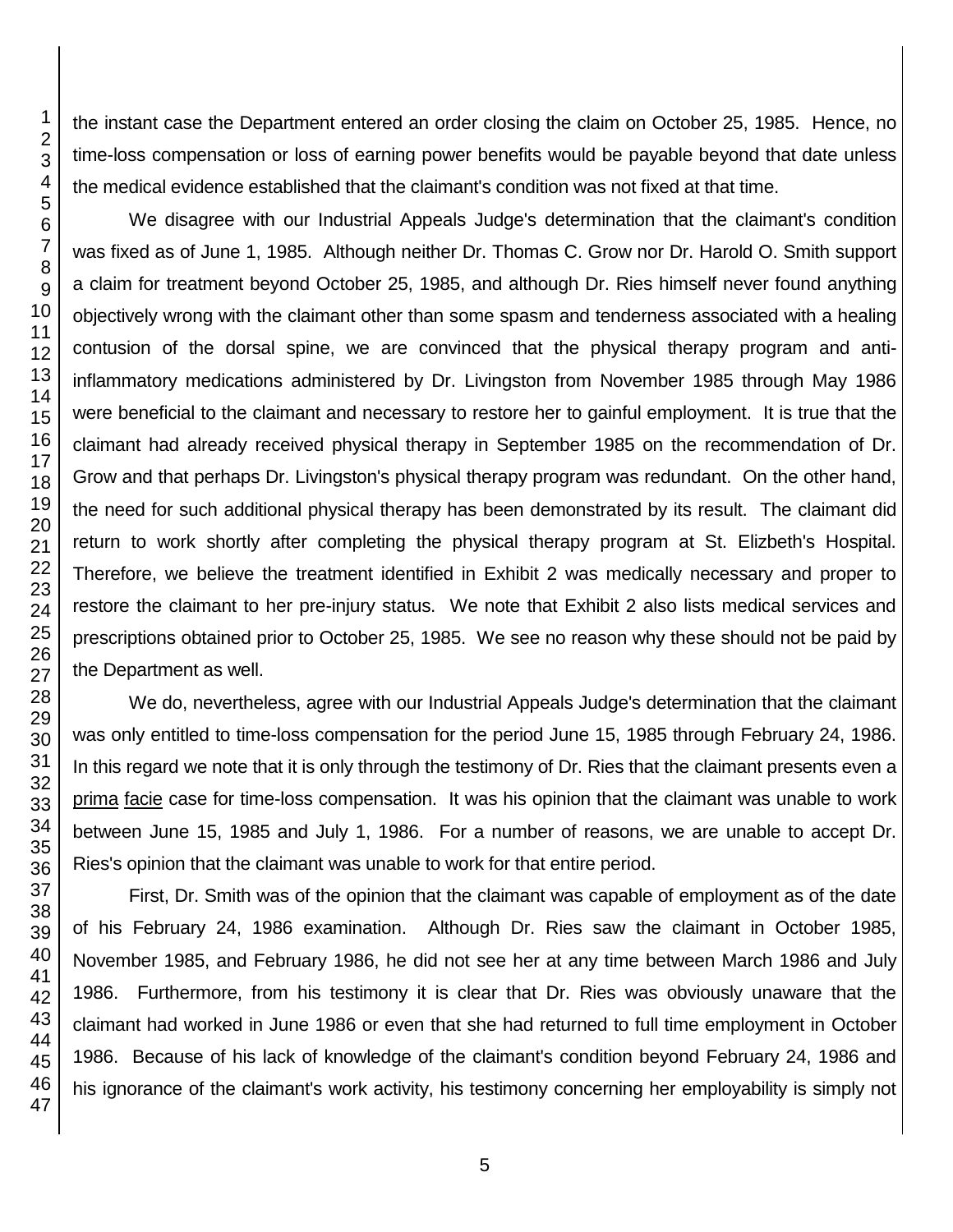persuasive. Further, we note that save for a few office visits to Dr. Livingston, the physical therapy program was essentially completed by the end of February 1986. In sum, an award of time-loss compensation through February 24, 1986 seems reasonable and we believe that following that date the claimant was capable of returning to her previous occupation.

In her Petition for Review the claimant asks that, in addition to continued treatment, she should be given a new closing and rating examination. However, if she was aggrieved by the Department order closing her claim without a disability award, the burden was on her to present medical evidence that she had a permanent disability. See Olympia Brewing Co. v. Department of Labor and Industries, 34 Wn.2d 498 (1949). She failed in her proof and we see no reason to remand the claim for further disability rating as she suggests. The claimant also asks for interest, at the rate of 12%, on the unpaid medical bills. We know of no authority which would allow us to award interest to the claimant, in her appeal of a Department order, for any benefits other than time-loss compensation resulting from our decision on the appeal. Such interest will be awarded by the Board through a supplemental Order Fixing Interest. See WAC 263-12-160 and RCW 51.52.135.

After consideration of the Proposed Decision and Order and the Petition for Review filed thereto and a careful review of the entire record, we are persuaded that the Department order of December 8, 1986 is incorrect and should be reversed and this claim remanded to the Department with direction to pay time-loss compensation for the period June 15, 1985 through February 24, 1986, inclusive. The Department is also directed to pay for medical treatment incurred during the period June 7, 1985 through May 20, 1986 (as evidenced by Exhibit 2 of the record on appeal) and to pay for medical travel expenses claimed for the period June 1985 through August 1985 (if the same are otherwise reimbursable pursuant to WAC 296-20-1103), and to thereupon close the claim as paid without award for any permanent partial disability.

Findings of Fact Nos. 1 through 4 and 7 through 9, as contained in the Proposed Decision and Order, are hereby adopted as the final Findings of Fact of the Board. Conclusions of Law Nos. 1 through 3, as contained in the Proposed Decision and Order, are also adopted as the final Conclusions of Law of the Board. In addition, the Board makes the following additional Findings of Fact and Conclusions of Law:

# **FINDINGS OF FACT**

5. As of May 21, 1986 and continuing through December 8, 1986, the claimant's condition, causally related to her injury of July 22, 1983, was fixed and stable and she was in need of no further medical treatment.